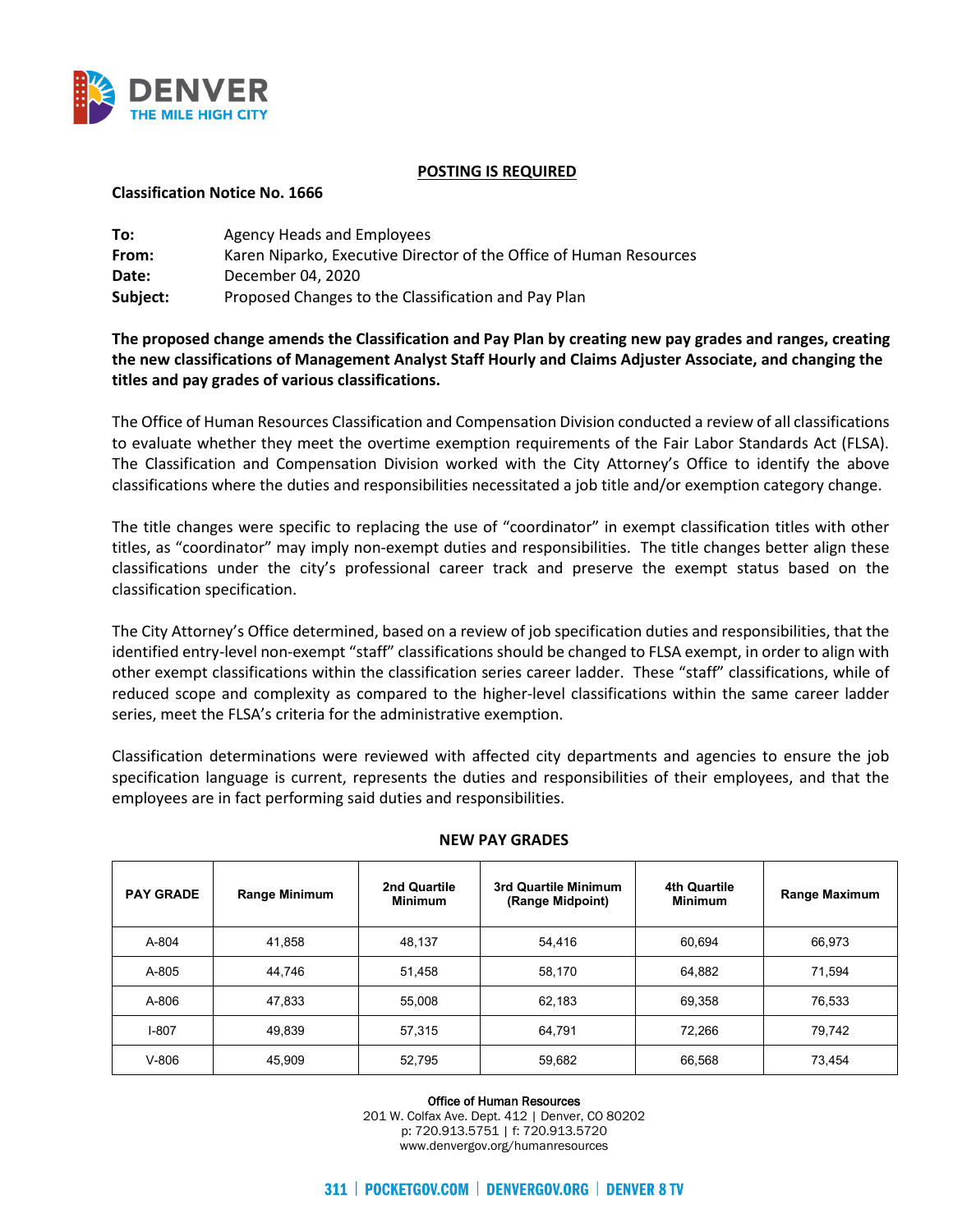

# **NEW CLASSIFICATION**

| CA3292 | Management Analyst Staff Hourly |
|--------|---------------------------------|
| CA3285 | Claims Adjuster Associate       |

# **<u>Job Code</u> <b>New Class Title New Class Title Proposed Pay Grade and Range**<br>CA3292 Management Analyst Staff Hourly **Proposed Pay Grade and Range**

 $\overline{805-A(44,746-58,170-71,594)}$  $807-A (51,133 - 66,473 - 81,813)$ 

# **CLASSIFICATION TITLE CHANGES**

| <b>Job Code</b> | <b>Current Class Title</b>                          | <b>Proposed Class Title</b>                     |
|-----------------|-----------------------------------------------------|-------------------------------------------------|
| CA2153          | Claims Adjuster I                                   | Claims Adjuster Staff                           |
| CA1047          | Claims Adjuster II                                  | Claims Adjuster Senior                          |
| CA2544          | Interpreter Coordinator                             | Court Interpreter Administrator                 |
| CA2842          | Marketing and Communications Professional I         | Marketing and Communications Staff              |
| LA2847          | Marketing and Communications Professional I         | Marketing and Communications Staff              |
| YA3042          | Marketing and Communications Professional I         | Marketing and Communications Staff              |
| CA2841          | Marketing and Communications Professional II        | Marketing and Communications Associate          |
| LA2846          | Marketing and Communications Professional II        | Marketing and Communications Associate          |
| YA3196          | Marketing and Communications Professional II        | Marketing and Communications Associate          |
| CA2843          | Marketing and Communications Professional II Hourly | Marketing and Communications Associate Hourly   |
| CA2379          | <b>Operations Coordinator</b>                       | <b>Business Operations Administrator</b>        |
| LA2627          | <b>Operations Coordinator</b>                       | <b>Business Operations Administrator</b>        |
| MA2959          | <b>Operations Coordinator</b>                       | <b>Business Operations Administrator</b>        |
| FA3095          | <b>Operations Coordinator</b>                       | <b>Business Operations Administrator</b>        |
| CA3104          | <b>Operations Coordinator Hourly</b>                | <b>Business Operations Administrator Hourly</b> |
| CA2831          | <b>Team Decision Making Coordinator</b>             | <b>Team Decision Making Facilitator</b>         |
| CA2832          | Team Decision Making Coordinator - Lead             | Team Decision Making Facilitator - Lead         |
| CA2459          | <b>Utilization Management Coordinator</b>           | <b>Utilization Management Specialist</b>        |
| CA2460          | Utilization Management Coordinator - Lead           | Utilization Management Specialist - Lead        |
| CA2988          | <b>Wellness Program Coordinator</b>                 | <b>Wellness Program Administrator</b>           |

# **CLASSIFICATION PAY GRADE CHANGES**

| <b>Job Code</b> | <b>Classification Title</b>     | <b>Current Pay Grade &amp; Range</b> | <b>Proposed Pay Grade &amp; Range</b> |
|-----------------|---------------------------------|--------------------------------------|---------------------------------------|
| CV2050          | <b>Accountant Staff</b>         | 619-V (24.12 - 29.67 - 35.22)        | $806-V (45,909 - 59,682 - 73,455)$    |
| CA1004          | <b>Buyer Staff</b>              | 616-A (22.01 - 27.07 - 32.13)        | 804-A $(41,858 - 54,416 - 66,973)$    |
| LA1472          | <b>Buyer Staff</b>              | 616-A (22.01 - 27.07 - 32.13)        | 804-A $(41,858 - 54,416 - 66,973)$    |
| CA2153          | Claims Adjuster Staff           | 617-A (23.01 - 28.30 - 33.59)        | 805-A (44,746 - 58,170 - 71,594)      |
| CI1739          | <b>GIS Analyst</b>              | $620-1(25.61-31.50-37.39)$           | $807 - 1$ (49,839 - 64,791 - 79,742)  |
| CV2238          | <b>Internal Auditor Staff</b>   | 620-V (25.22 - 31.02 - 36.82)        | $807-V (49,077 - 63,800 - 78,523)$    |
| CI2865          | <b>IT Data Architect Staff</b>  | $625 - 1(31.99 - 39.35 - 46.71)$     | $811$ -I (65,085 - 84,611 - 104,136)  |
| CI1447          | IT Developer Staff              | 622-I (28.00 - 34.44 - 40.88)        | $808-1$ (53,278 - 69,262 - 85,245)    |
| LI1574          | IT Developer Staff              | 622-1 (28.00 - 34.44 - 40.88)        | $808-1(53,278-69,262-85,245)$         |
| CI1717          | IT Systems Analyst Staff        | 622-I (28.00 - 34.44 - 40.88)        | $808-1(53,278-69,262-85,245)$         |
| CA2251          | <b>Management Analyst Staff</b> | 617-A (23.01 - 28.30 - 33.59)        | 805-A (44,746 - 58,170 - 71,594)      |
| CA2842          | Marketing and Comm Staff        | 617-A (23.01 - 28.30 - 33.59)        | 805-A (44,746 - 58,170 - 71,594)      |
| LA2847          | Marketing and Comm Staff        | $617-A (23.01 - 28.30 - 33.59)$      | 805-A $(44, 746 - 58, 170 - 71, 594)$ |